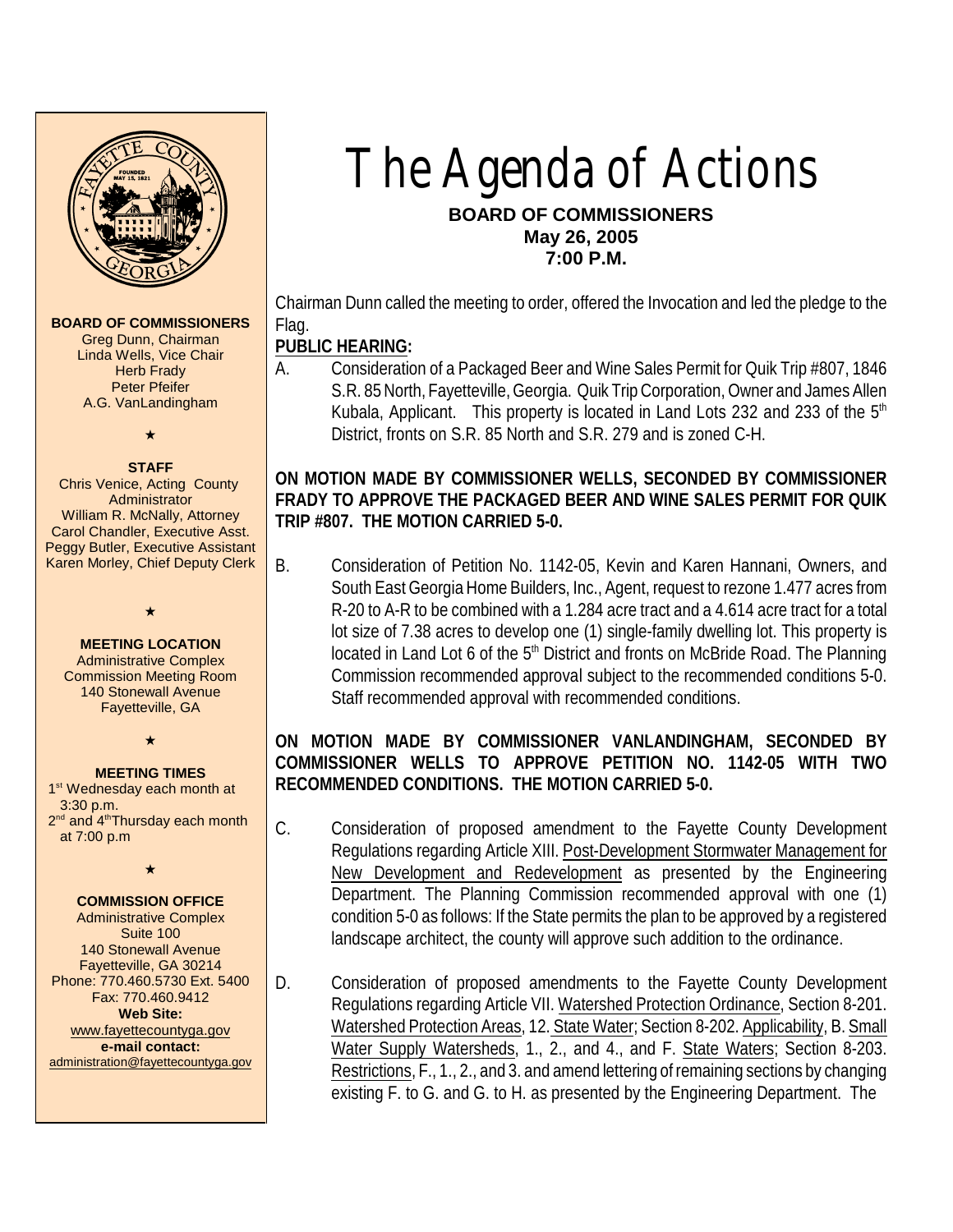**AFTER A BRIEF DISCUSSION, IT WAS THE CONSENSUS OF THE BOARD TO TABLE ITEM C. AND D. TO THE JUNE 9, 2005 BOARD OF COMMISSIONERS' MEETING.** 

E. Consideration of proposed amendments to the Fayette County Development Regulations regarding Article VIII. Off-Street Parking and Service Requirements, Section 8-223. Location and Surface of Parking Areas as presented by the Engineering Department. The Planning Commission recommended approval as submitted 5-0.

**ON MOTION MADE BY COMMISSIONER FRADY, SECONDED BY COMMISSIONER VANLANDINGHAM TO APPROVE AMENDMENTS TO THE FAYETTE COUNTY DEVELOPMENT REGULATIONS REGARDING ARTICLE VIII. OFF-STREET PARKING AND SERVICE REQUIREMENTS, SECTION 8-223. LOCATION AND SURFACE OF PARKING AREAS. THE MOTION CARRIED 5-0.**

F. Consideration of proposed amendments to the Fayette County Development Regulations regarding Article III. Street Design Standards and Specifications, Section 8-52. Residential access (a) Residential driveway cuts and (a)(1); (3) Exceptions, (c) Circular driveways; Section 8-48. Minimum right-of-way widths and dedication requirements, (1) Minimum right-of-way and pavement widths, Minimum Pavement Width as presented by the Engineering Department. The Planning Commission recommended approval as submitted 5-0.

**AFTER A BRIEF DISCUSSION, IT WAS THE CONSENSUS OF THE BOARD TO TABLE THIS ITEM TO THE JUNE 9, 2005 BOARD OF COMMISSIONERS' MEETING.** 

G. Consideration of proposed amendments to the Fayette County Zoning Ordinance regarding Article III. Definitions, Section 3-12. Building Height as presented by the Zoning Department. The Planning Commission recommended approval as submitted 5-0.

**ON MOTION MADE BY COMMISSIONER WELLS, SECONDED BY COMMISSIONER FRADY TO APPROVE AMENDMENTS TO THE FAYETTE COUNTY ZONING ORDINANCE REGARDING ARTICLE III, DEFINITIONS, SECTION 3-12. BUILDING HEIGHT. THE MOTION CARRIED 5-0.**

H. Consideration of proposed amendments to the Fayette County Zoning Ordinance regarding Article VII. Conditional Uses, Exceptions, and Modifications, Section 7-6. Transportation Corridor Overlay Zone, B. S.R. 85 North Overlay Zone, 4. Architectural Standards, a. as presented by the Zoning Department. The Planning Commission recommended approval as submitted 5-0.

**ON MOTION MADE BY COMMISSIONER WELLS, SECONDED BY COMMISSIONER PFEIFER TO APPROVE AMENDMENTS TO THE FAYETTE COUNTY ZONING ORDINANCE REGARDING ARTICLE VII. CONDITIONAL USES, EXCEPTIONS AND MODIFICATIONS, SECTION 7-6. TRANSPORTATION CORRIDOR OVERLAY ZONE, B. S.R. 85 NORTH OVERLAY ZONE, 4. ARCHITECTURAL STANDARDS A. THE MOTION CARRIED 5-0.**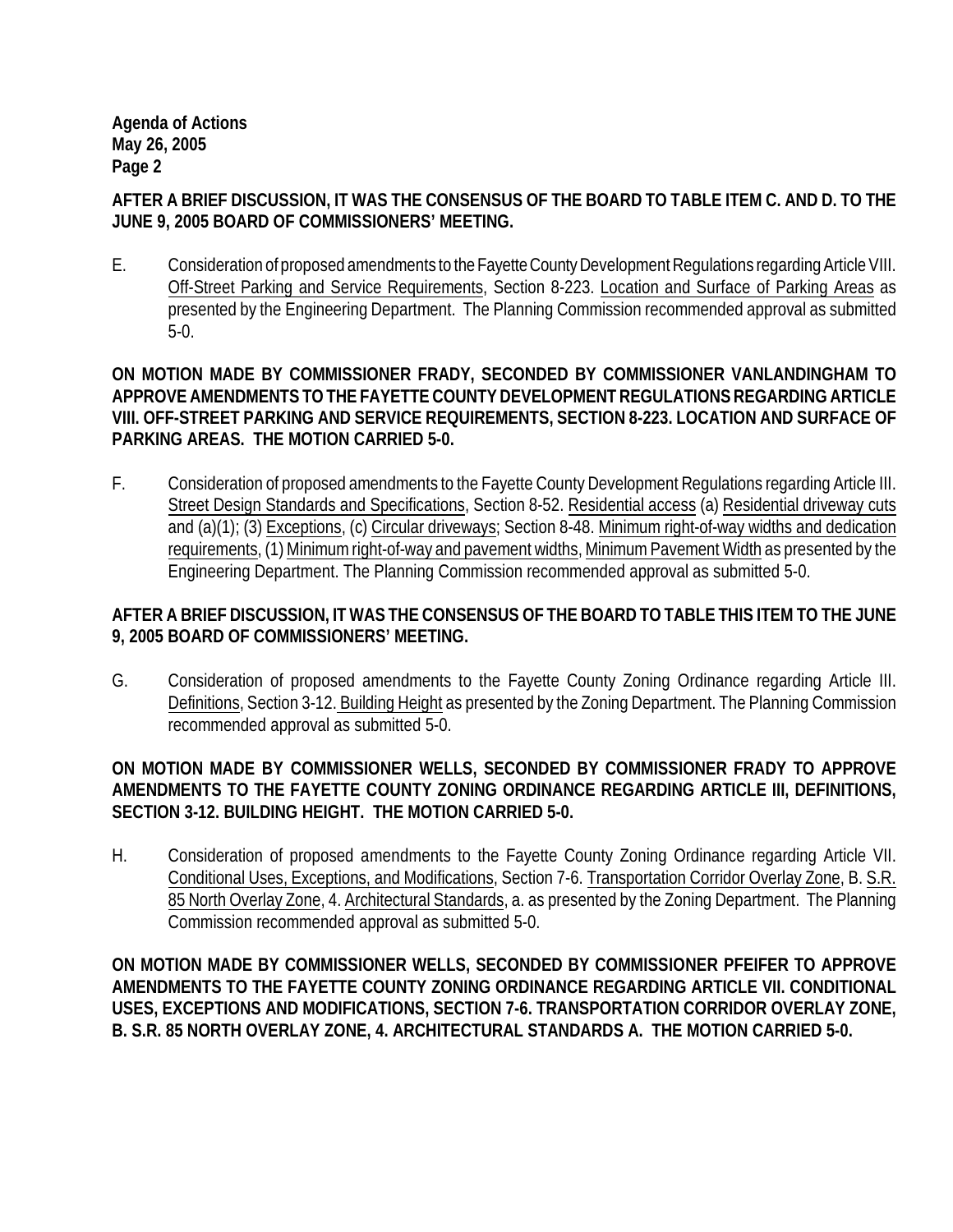**NEW BUSINESS:**

Addendum to this Agenda: Consideration of proposed annexation from the Town of Tyrone for 2.54 acres in Land Lot 107 of the 7<sup>th</sup> District, fronting on Farr and Tyrone Roads and owned by Johnny D. and Jo B. Rusin.

**ON MOTION MADE BY COMMISSIONER VANLANDINGHAM, SECONDED BY COMMISSIONER WELLS THAT THE BOARD NOT OBJECT TO THE ANNEXATION REQUEST FROM THE TOWN OF TYRONE. THE MOTION CARRIED 5-0.**

### **OLD BUSINESS:**

I. Further discussion by Director of Public Works Lee Hearn of the Intergovernmental Agreement for Johnson Road over Line Creek Bridge Replacement-Fulton County Project No. T178.

**ON MOTION MADE BY COMMISSIONER FRADY, SECONDED BY COMMISSIONER WELLS THAT FAYETTE COUNTY NOT PARTICIPATE INTHE ROADIMPROVEMENTS ATLINE CREEK BRIDGE. THE MOTION CARRIED 4-1 WITH CHAIRMAN DUNN VOTING IN OPPOSITION.** 

**CONSENT AGENDA: ON MOTION MADE BY COMMISSIONER VANLANDINGHAM, SECONDED BY COMMISSIONER PFEIFER TO APPROVE THE CONSENT AGENDA AS PRESENTED. THE MOTION CARRIED 5-0.**

- 1. Approval of request from the Engineering Department to accept North Castle Subdivision as a street light district in Fayette County.
- 2. Approval of recommendation from the Water Committee to install a waterline to take the two meters serving Parks and Recreation in Brooks off the Brooks system and begin serving them from the Fayette County Water System waterline.
- 3. Approval of recommendation from Director of Purchasing Tim Jones to award Bid #R511 for Uniform Rental Service to low bidder UniFirst Corporation at an annual price of \$24,154.
- 4. Approval of recommendation from Director of Parks and Recreation Anita Godbee to award Project Management Services for Phase 1 of Kenwood Park to Mallett Consulting, Inc. in the amount of \$65,000.
- 5. Approval of request from the Tax Assessor's Office to terminate the contract of Mendola and Associates.
- 6. Approval of recommendation from the Director of Purchasing Tim Jones to award Bid #518 (Hauling) to low bidder Tucker Trucking Enterprises D/B/A Spiderman Trucking at a price of \$55 per hour.
- 7. Approval of recommendation from the Director of Purchasing Tim Jones to award Bid #519 (EMS Gear) to low bidder NAFECO, Inc. at a price of \$552.88 per set.
- 8. Approval of recommendation from the Director of the Library Chris Snell to recognize donation from the Board of Education in the amount of \$2,000 increasing revenue and books and magazines expenditure (receipt #253138 dated 4/12/2005), zero impact.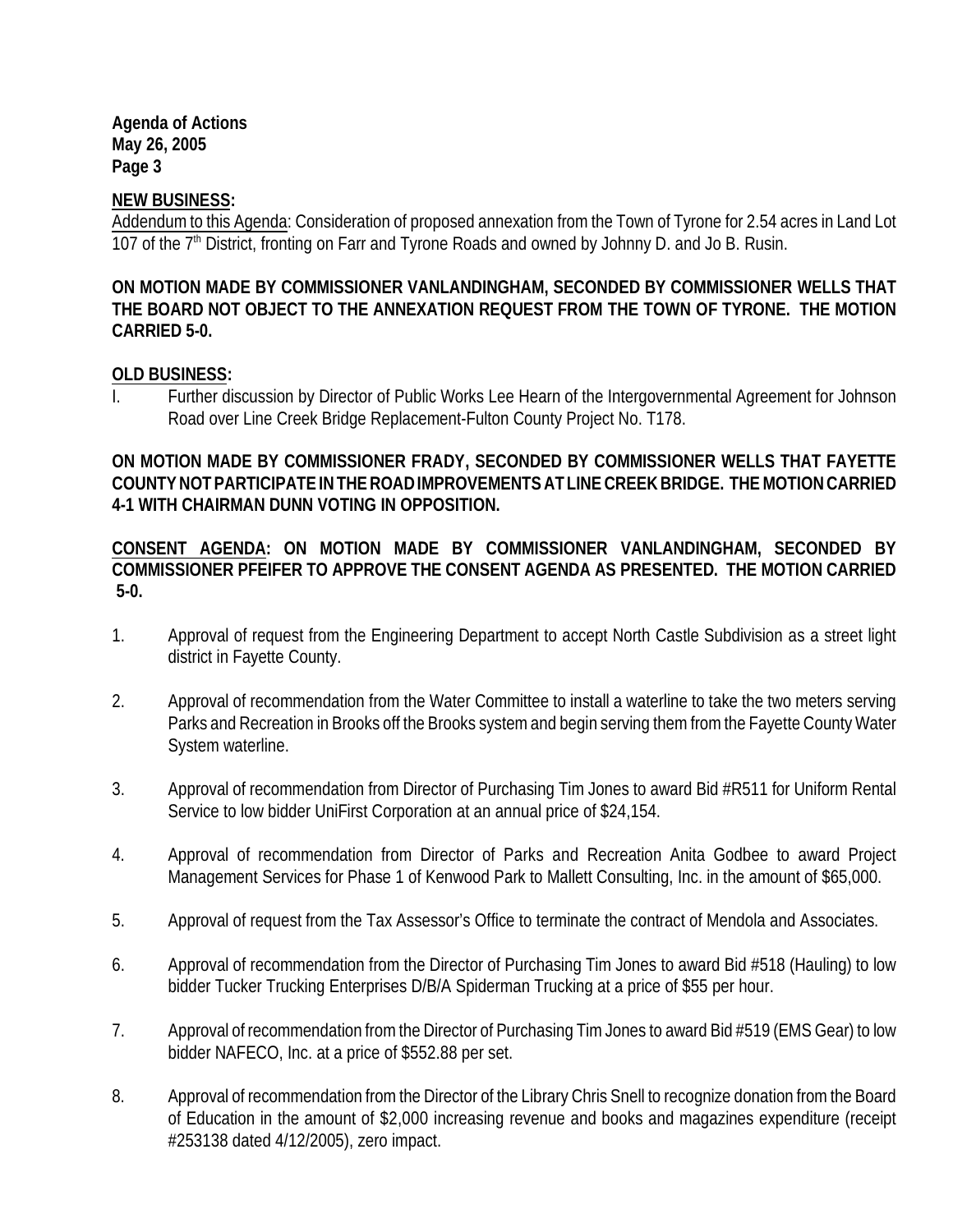- 9. Approval of request from the Sheriff's Department to transfer insurance reimbursement in the amount of \$1,201.50 from the General Fund to Sheriff's Department Criminal Investigations Division budget account code 10030321-522233.
- 10. Approval of request from the Sheriff's Department to transfer insurance reimbursement in the amount of \$324.00 from the General Fund to Sheriff's Department Criminal Investigations Division budget account code 10030321-522233.
- 11. Approval of request from the Sheriff's Department to transfer funds in the amount of \$1,280.39 from the General Fund to Sheriff's Department Vehicle Maintenance Budget Category 10030323-522233.
- 12. Approval of request from the Sheriff's Department to transfer funds in the amount of \$999.45 from the General Fund to Sheriff's Department Vehicle Maintenance Budget Category 10030323-522233.
- 13. Approval of request from the Director of Human Resources Connie Boehnke for funds in the amount of \$500 to be transferred from Seminars & Dues, object #523600 to Salaries and Benefits, object #511105 in the Permits and Inspections Department.
- 14. Approval of request from Chief Appraiser Ellen Mills to fully or partially abate 18 tax bills on assets and real property which are determined not taxable to Fayette County in the amount of \$14,744.31.
- 15. Approval of request fromChief Jack Krakeel of Emergency Services to transfer \$6,508.24 from Fire Operations Contingency account 27030520-579000 into Fire Operations Vehicle Repair account 27030520-522233 for repair of motor in fire apparatus.
- 16. Approval of minutes for Board of Commissioners meeting held on April 14, 2005, April 28, 2005 and May 4, 2005.

# **PUBLIC COMMENT:**

Members of the public are allowed up to five minutes each to address the Board on issues of concern other than those items which are on this evening's agenda.

**Charlie Boyle:** Charlie Boyle, 250 Country Squire Drive, Fayetteville commented on a bad odor coming from a City sewer line near his home in Chanticlear Subdivision.

**Johnnie Jones:** Johnnie Jones, 110 Lawson Lane, North Fayette area questioned the progress on Kenwood Park in the North Fayette area.

**STAFF REPORTS: EXECUTIVE SESSION:** Attorney Dennis Davenport requested an executive session to discuss five legal matters.

**EXECUTIVE SESSION: ON MOTION MADE BY COMMISSIONER WELLS, SECONDED BY COMMISSIONER VANLANDINGHAM TO ADJOURN TO EXECUTIVE SESSION TO DISCUSS FIVE LEGAL MATTERS. THE MOTION CARRIED 5-0.**